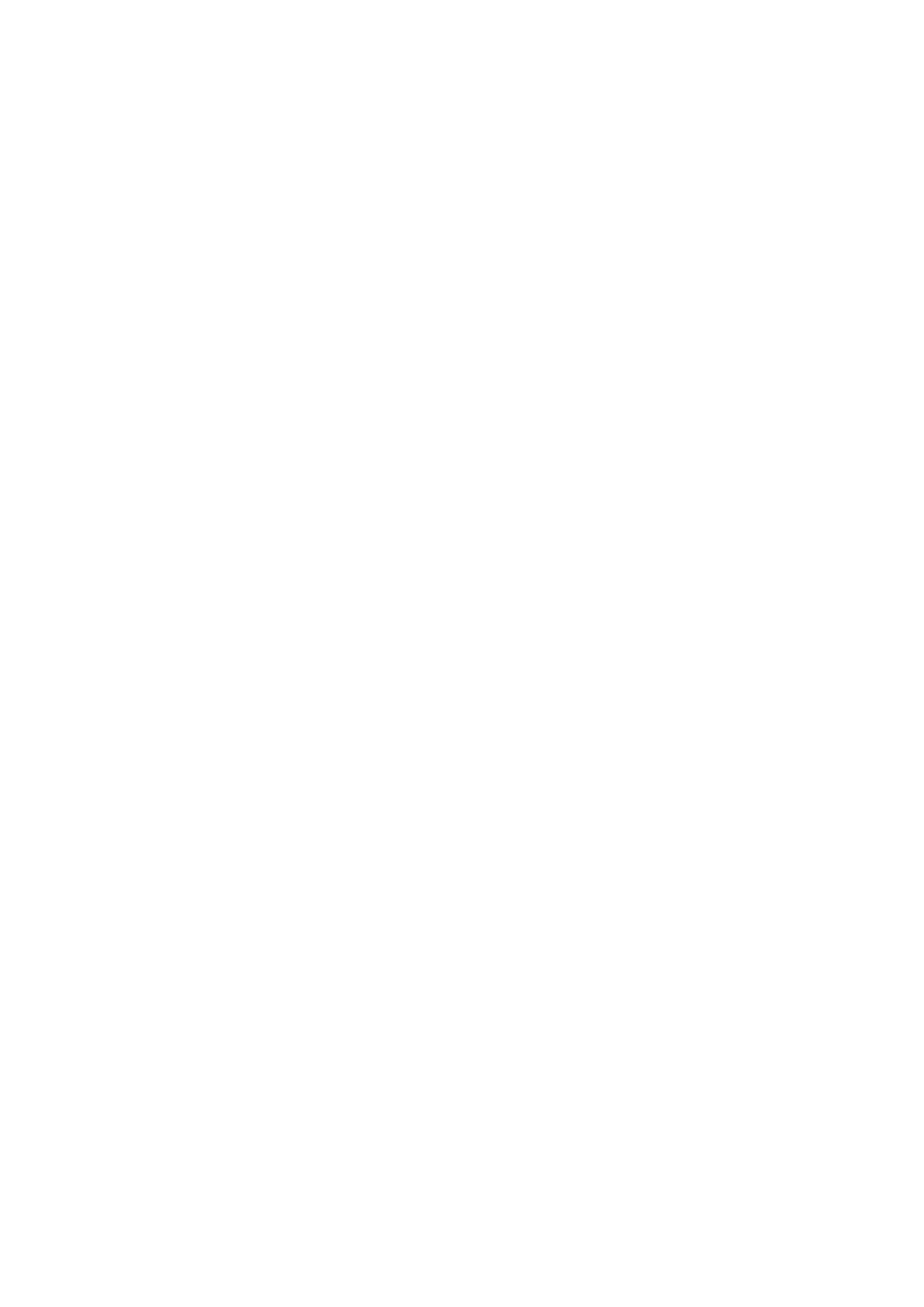#### Document Quality Control This document was developed for Capacity Infrastructure Services Ltd.

| <b>Document Status</b> |                             |
|------------------------|-----------------------------|
| <b>Document Owner</b>  | <b>Approved For Release</b> |
| Keith Woolley          | Jetesh Bhula                |

## **Revision History**

| <b>Rev No</b> | <b>Revision Description</b>              | Date          |
|---------------|------------------------------------------|---------------|
| v1            | <b>GHD initial HCC draft</b>             | November 2013 |
| v2            | Capacity comments on HCC draft           | December 2013 |
| v3            | GHD comments on draft                    | December 2013 |
| v4            | Capacity formatting; regional intentions | February 2014 |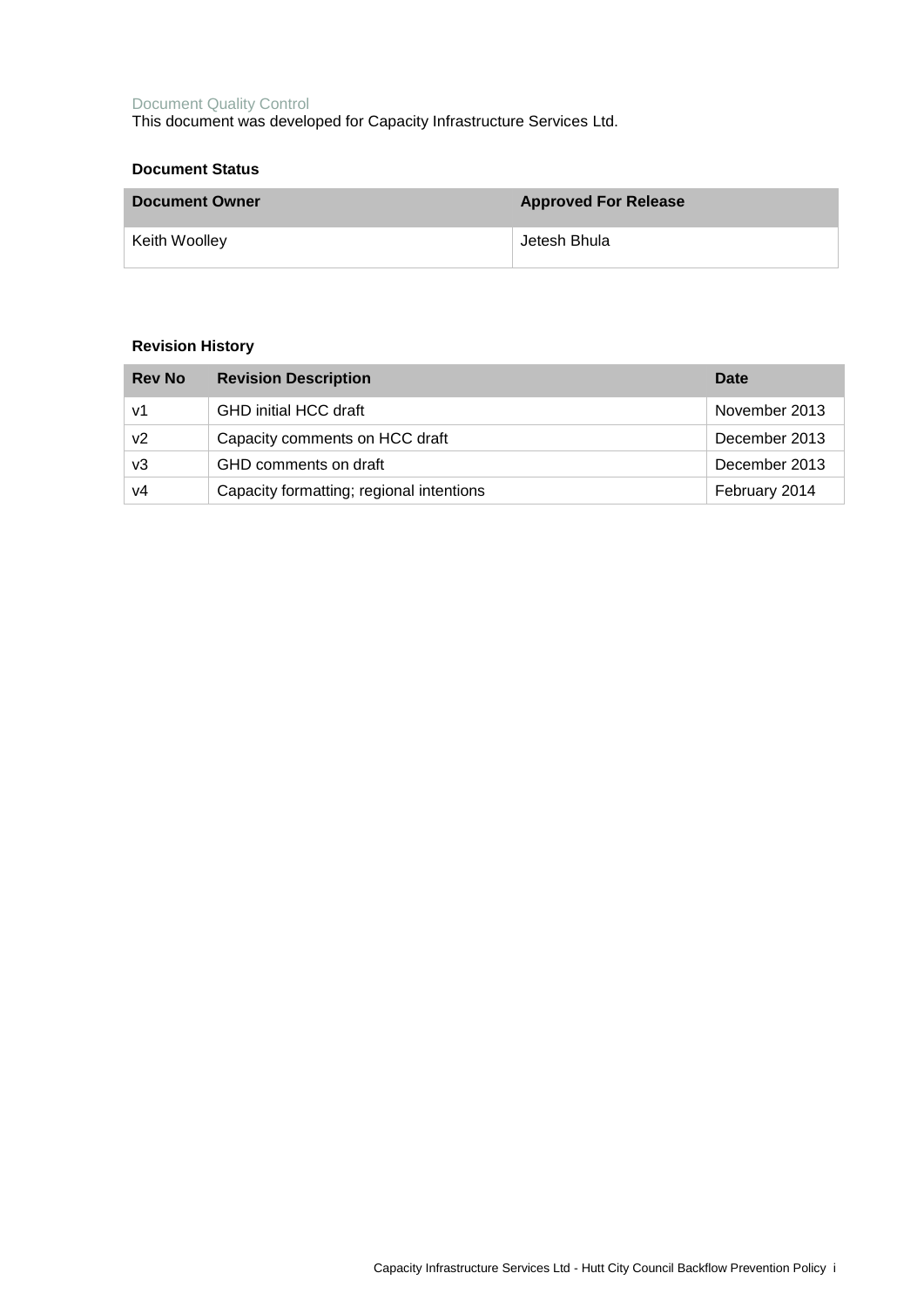## Table of contents

| 1. |               |  |
|----|---------------|--|
|    | 1.1           |  |
| 2. |               |  |
|    | 2.1           |  |
|    | $2.2^{\circ}$ |  |
| 3. |               |  |
|    | 3.1           |  |
|    | 3.2           |  |
|    | 3.3           |  |
|    | 3.4           |  |
|    | 3.5           |  |
|    | 3.6           |  |
|    |               |  |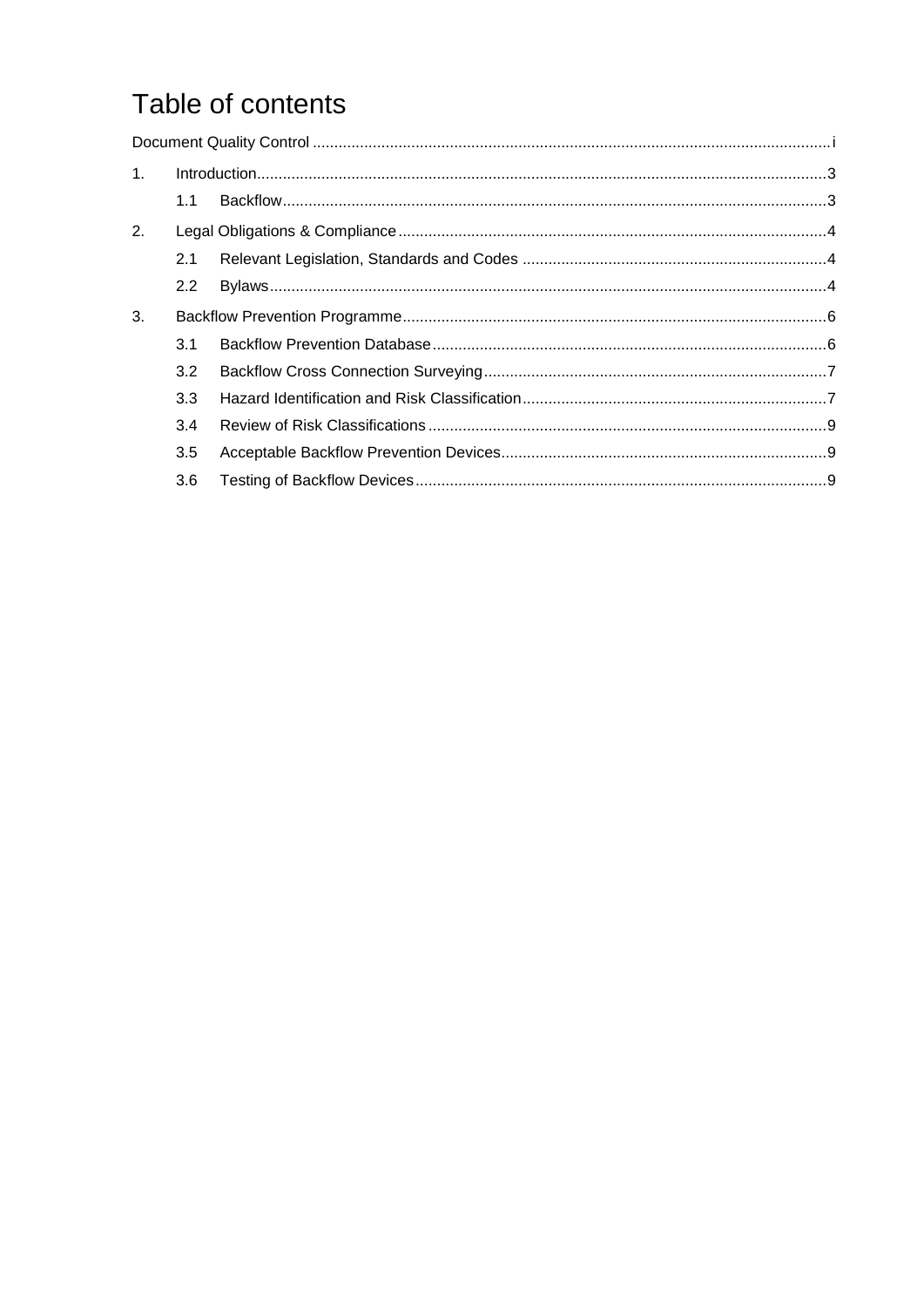## 1. Introduction

The Health (Drinking Water) Amendment Act 2007 section: 69ZZZ "Protecting Water Supplies from risk of backflow" requires that a water supplier (Council) to determine when it is desirable or necessary for backflow protection to be used to protect the potable water supply. The Health (Drinking Water) Amendment Act also requires water supply authorities to:

- Keep a register of backflow devices including the hazard classifications,
- Ensure that the devices are tested annually (minimum) and records are kept, and
- Have in place a Public Health Risk Management Plan (PHRMP).

This document outlines the Council's commitment and policy to protect the potable water supply from backflow.

Protection within individual premises (zone and individual protection) is not covered by this policy. Zone and individual protection is covered by the provisions of the Building Act 2004 and the protection requirements for this type protection are administered as part of the building consents process.

The policy has been developed for adoption in HCC with a view to possible adoption of the four cities (HCC, PCC, UHCC and WCC) across the region.

## 1.1 Backflow

Backflow is the unintended and undesirable reverse flow of water or other liquids within the plumbing system of a property to the public mains supply and may be caused by back pressure, back syphonage, or a combination of both. This can result in contaminants being drawn into the public drinking water supply through cross connections.

Backflow presents an ongoing threat to the quality and safety of the City water supply. The risk can be reduced by installing backflow prevention containment devices at the point of supply on a property water connection.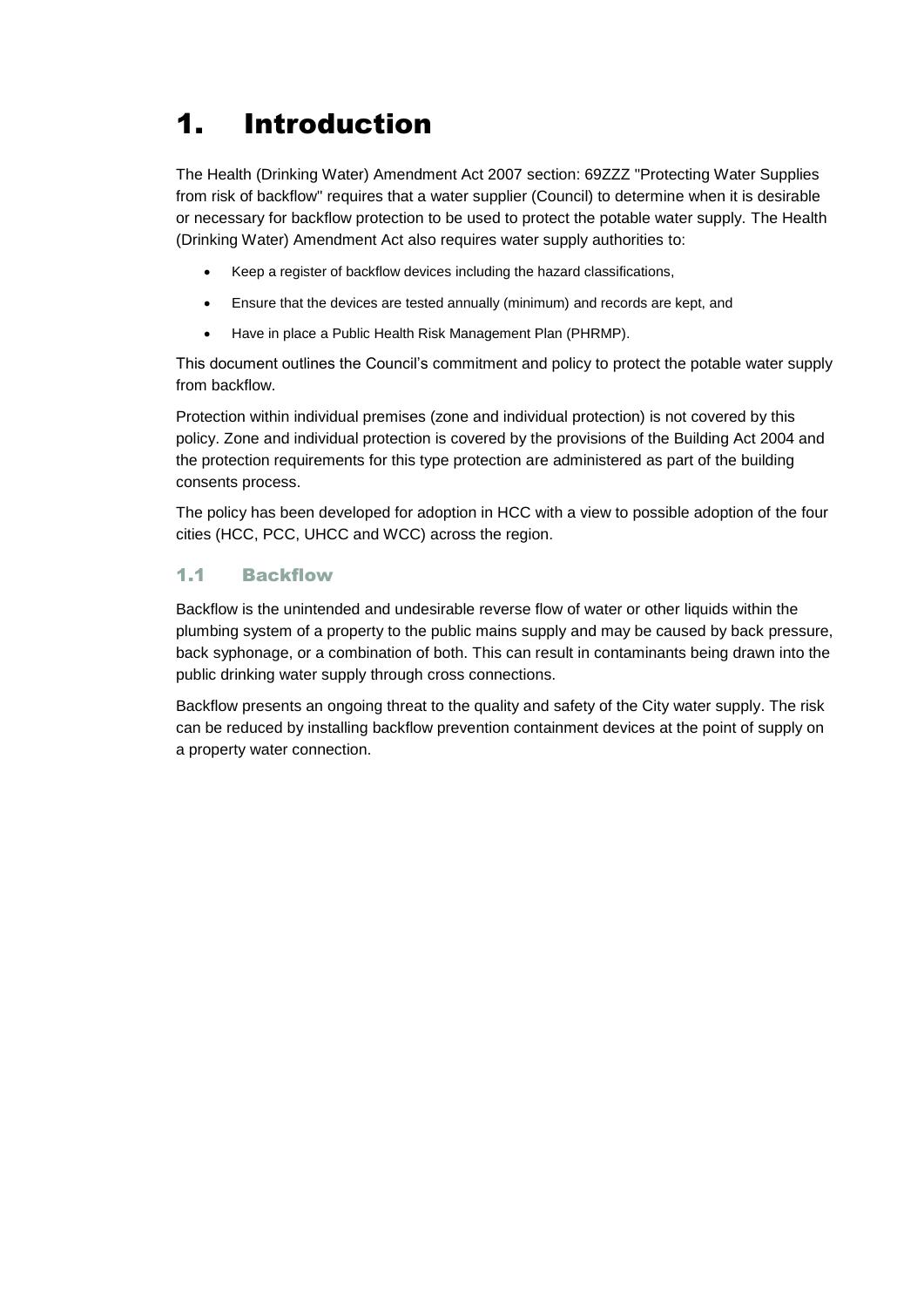## 2. Legal Obligations & Compliance

## 2.1 Relevant Legislation, Standards and Codes

The backflow prevention program is consistent with the requirements of the Health Act 1956, Health (Drinking Water) Amendment Act 2007, and also operates in accordance with the following legislation, codes and standards:

- Health Act 1956
- Local Government Act 2002
- Local Government Official Information and Meetings Act 1987
- The Building Act 2004
- New Zealand Building Code 1992
- Compliance Document for NZ Building Code Clause G12 Water Supplies - Third Edition (December 2007)
- Building (Specified Systems, Change in use, and Earthquake Prone Buildings) Regulations 2005
- Health and Safety in Employment Act 1992
- Consumer Guarantees Act
- Council Bylaws
- Water Supply Specification 7<sup>th</sup> edition June 2004 (WCC only)
- Capacity Infrastructure Services Ltd: Register of Approved Products for use in Water Supply Infrastructure
- Drinking-Water Standards for New Zealand 2005 (Revised 2008)
- COP Backflow Prevention 2013
- Ministry of Health Public Health Risk Management Plan Guide (Distribution System) Backflow Prevention June 2001
- AS/NZS 2845.1, 2 & 3: 2010 Water supply Backflow prevention devices - Materials, design and performance requirements
- AS/NZS 3500:2000 Plumbing and Drainage
- NZS4541:2007 Automatic Fire Sprinkler Systems
- NZS4517:2002 Fire Sprinkler Systems for Houses
- Regional Standard for Water Services
- WCC Water Supply Connection Standards (WCC only)

## 2.2 Bylaws

Bylaws are available on respective websites and include but not limited to the following:

- HCC *<http://www.huttcity.govt.nz/Documents/a-z/Water%20supply%20bylaw.pdf>*
- PCC *<http://www.pcc.govt.nz/DownloadFile/Council/Bylaws/PCC-Bylaws---Part-17>*
- UHCC *[https://www.upperhuttcity.com/store/doc/Water\\_Supply\\_Bylaw\\_2008.pdf](https://www.upperhuttcity.com/store/doc/Water_Supply_Bylaw_2008.pdf)*
- WCC *[http://wellington.govt.nz/~/media/your-council/plans-policies-and](http://wellington.govt.nz/~/media/your-council/plans-policies-and-bylaws/bylaws/files/water-bylaw.pdf)[bylaws/bylaws/files/water-bylaw.pdf](http://wellington.govt.nz/~/media/your-council/plans-policies-and-bylaws/bylaws/files/water-bylaw.pdf)*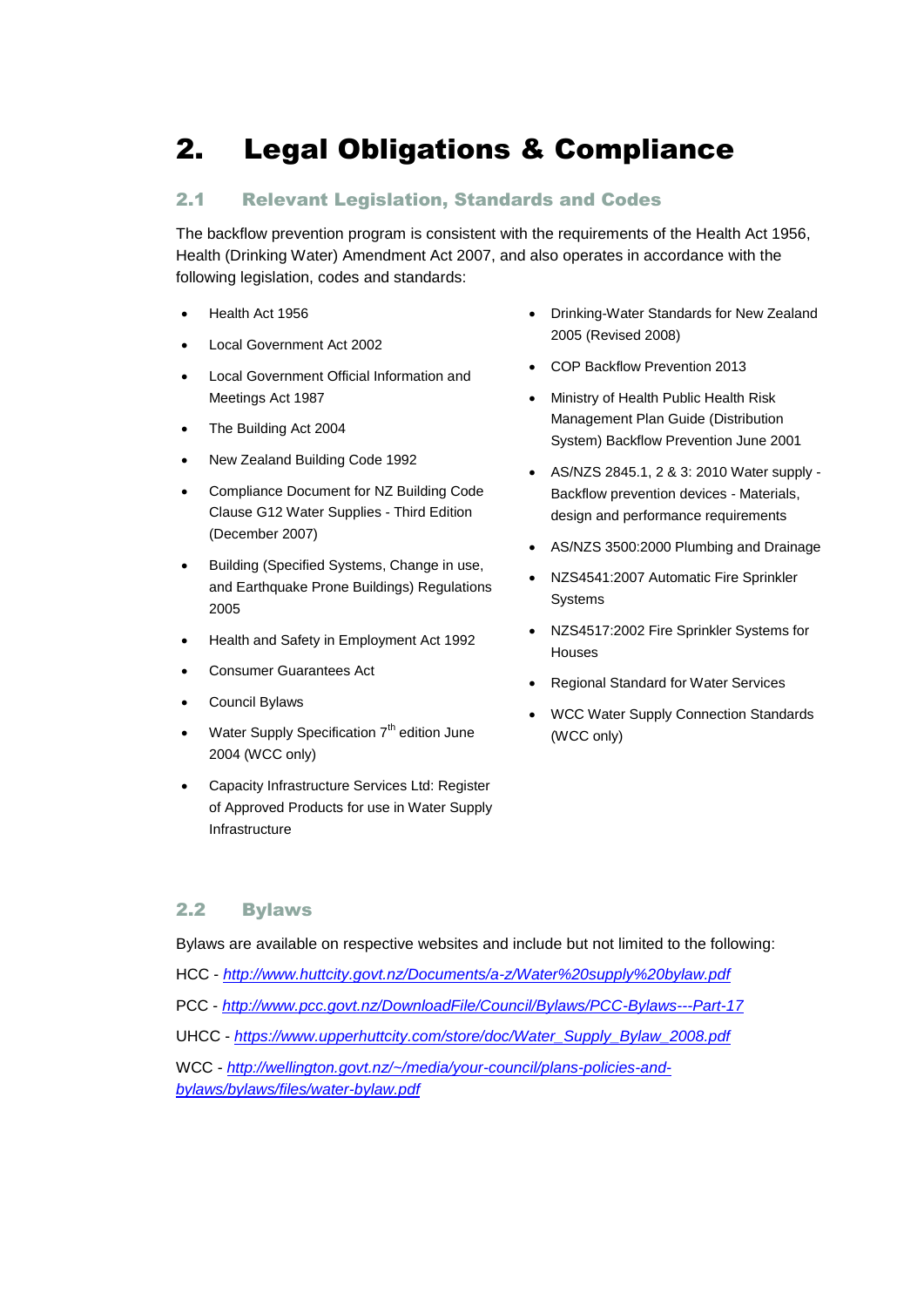#### **HCC**

- 1. Any backflow prevention device that is required to be installed at the direction of HCC shall be located directly after the point of supply at the property boundary.
- 2. The property owner is responsible for the costs associated with installing, maintaining and annual testing of any water meter or backflow prevention device that HCC may direct the owner.

#### **Extract from bylaws:**

- 3. Any person being supplied with, or who has made application to be supplied with water by the Council is deemed to accept the terms and conditions contained in this bylaw, and any subsequent amendments.
- 4. For each customer there shall be only one point of supply, unless otherwise approved by the Council. The service valve (Toby/Manifold) shall be located outside the boundary and at least 500 millimetres clear of (but not more than 600 millimetres from) the boundary, to allow the possible installation of a water meter in the future.
- 5. All water for shipping and fire service connections shall have an approved backflow prevention device installed on the customer's side of the point of supply at the customer's expense.
- 6. The Council shall own and maintain the service pipe and fittings up to the point of supply. The customer shall own and maintain the supply pipe beyond the point of supply. Without limiting that obligation on the customer, the customer shall undertake any specific maintenance or repairs on the customer's side of the point of supply, as directed by Council.
- 7. It is the customer's responsibility to take all necessary measures on the customer's side of the point of supply to prevent water which has been drawn from the Council's water supply returning to that supply. Council retains the right to fit a backflow prevention device on the customer's side of the point of supply at the customer's expense.
- 8. The customer is required to maintain the backflow prevention device in proper working order.
- 9. The Council will charge a prescribed fee for the annual inspection of backflow prevention devices where the customer has not undertaken the annual inspection.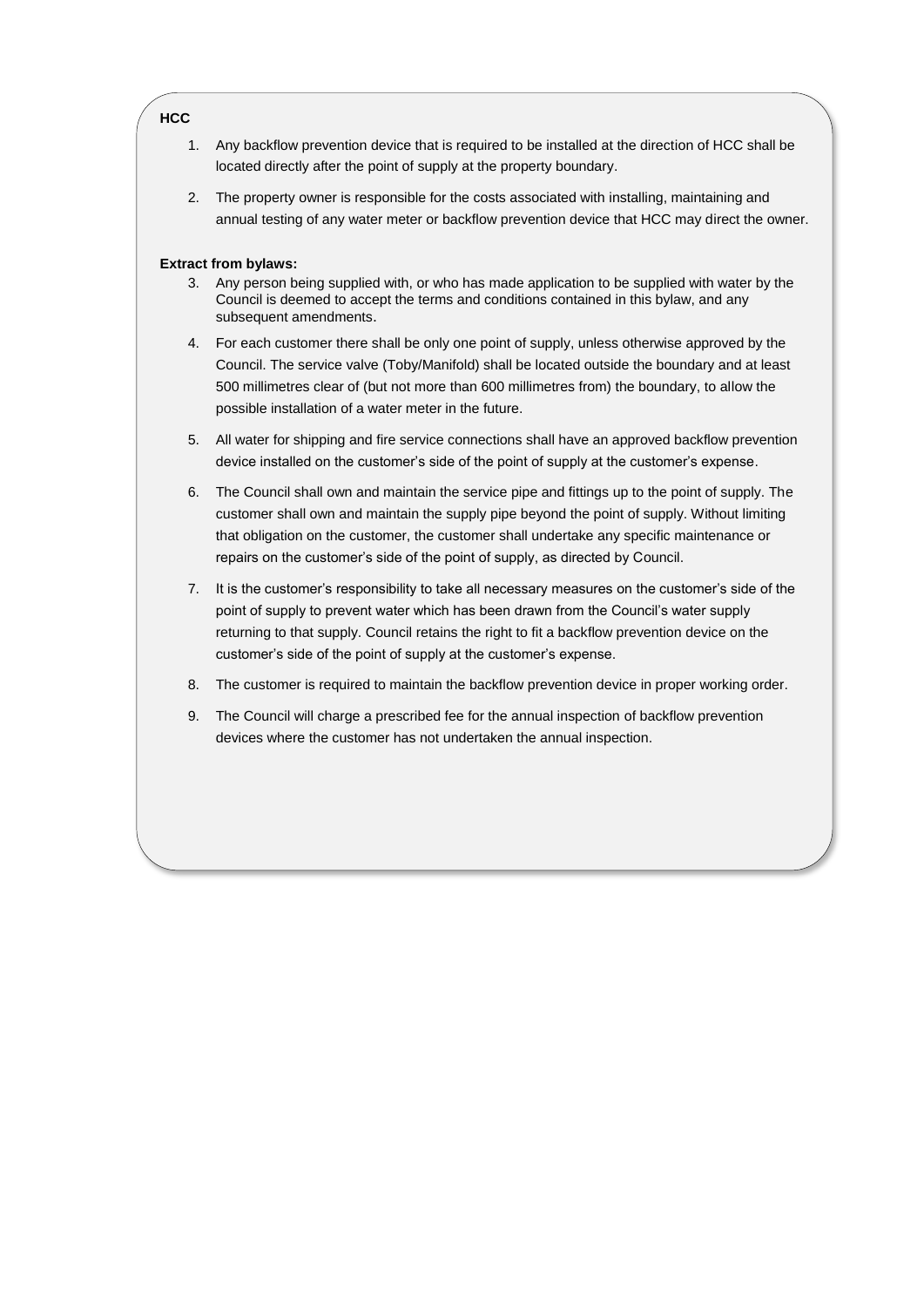## 3. Backflow Prevention Programme

The issue of Backflow Prevention is a high priority for Council. For Hutt City Council backflow prevention is an especially important as it operates a non-chlorinated water supply in large parts of is network.

Council via its Water Supply Network Operator - Capacity Infrastructure Services Limited (Capacity), manage and maintain citywide backflow prevention programmes to monitor, protect and improve the protection of the potable water supply network.

The backflow prevention program covers the follow aspects:

- Manage, implement and maintain a backflow prevention program that meets current legislative and requirements;
- Implement the program to ensure premises are reminded of their obligations under the Health (Drinking Water) Amendment Act 2007, The Building Act 2004 and the New Zealand Building Code 1992;
- Produce, manage and maintain an electronic Backflow Prevention Database;
- Confirm that current test certificates have been issued to those commercial/industrial users with backflow prevention devices on site, as listed in the 'Backflow Prevention Database'. Draft letters for informing users to test backflow preventers annually, letters are sent in the month following expiry of current test certificate, second and final reminder letters are sent as required;
- Recommend to Council, sites where enforcement may be necessary;
- Update the Council 'Backflow Prevention Database' ensuring all new and existing installations are listed when identified;
- Survey additional properties for cross connections and compliance with the Health (Drinking Water) Amendment Act 2007;
- Provide advice to Independently Qualified Persons (IQP's) and public regarding backflow prevention.

## 3.1 Backflow Prevention Database

As per its obligations under The Health (Drinking Water) Amendment Act, Council manages and maintains a database recording all known backflow devices installed, the annual test results and inspections including hazard classifications into high/med/low risk categories and :

- Ensure all devices are tested annually by qualified personnel (tested in accordance with AS/NZS 2845.1:1998). The network supplier needs to ensure that the device is recorded and tested annually and a copy of the test certificate is kept on file. For the Building Warrant of Fitness (BWOF) only the certificate G12 is kept, sometimes these are the same form although some testers (IQPs) have separate forms for each; and
- An additional goal is to educate consumers of the potential hazards associated with backflow.

The Council backflow database contains the following information for each property:

- Relevant property detail including name, location, contact details and ownership details;
- Property hazard level classification i.e. high/med/low risk and industry type;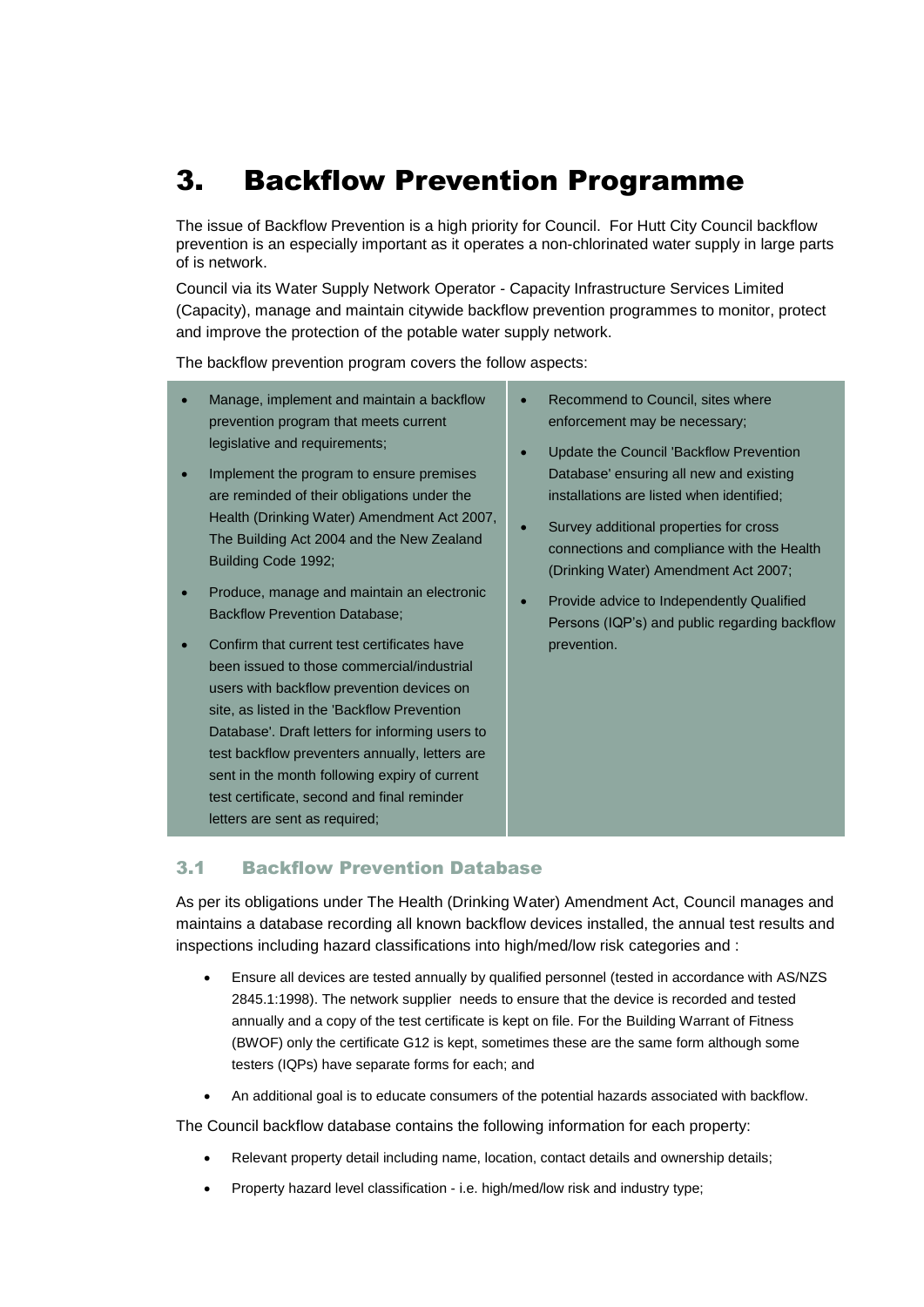- Backflow device details including all information provided on the test certificate, including: location, type, serial number, size, contaminant source, manufacturer and containment type;
- Records of testing undertaken; and
- Inspection and correspondence details.

## 3.2 Backflow Cross Connection Surveying

As per its obligations under The Health (Drinking Water) Amendment Act, Council or its agents proactively conducts cross connection (additional) surveys on potential high-risk properties annually. Additional surveys are conducted upon the request of the property owner or as the need arises.

Council conducts a plan based survey of the potential risk and hazards when a new Building Consent (BC) is submitted to Council that includes changes to the internal plumbing or when a new water connection or alteration application is submitted. Any backflow prevention requirements that are identified are then included as a condition of the BC approval.

#### **HCC**

Council regularly inspects properties during the meter reading rounds for commercial and industrial properties to ensure that all properties that have existing backflow devices comply with Council requirements. Properties that are identified as a risk to the water supply but and are not known to have backflow preventers installed are added to the database and a cross connection survey is arranged and undertaken.

Changes in activity in a commercial property may result in a change of the property's hazard rating and require a change in the type of backflow prevention device.

All surveys are conducted by a suitably qualified Backflow Surveyor who has attended a Backflow Cross Connection Surveyor course and holds a current certificate.

## 3.3 Hazard Identification and Risk Classification

Council is required to have a risk management program including a backflow prevention program, in accordance with the principles contained in the PHRMP guide, the Health (Drinking Water) Amendment Act 2007 and the New Zealand Building Code Clause G12 water Supplies, to identify potential risks and to ensure that the correct backflow prevention devices are installed at all properties/premises.

### 3.3.1 Risk Classification

All backflow hazards, classifications and acceptable solutions are identified and classified in accordance with AS/NZS 3500.1:2003, AS/NZS 2845: 2010, NZ Backflow Prevention Code of Practice 2013 and as set out under in the Building Code G12/AS1.

All properties in the database are classified as either one of the following risk classifications and are required to have an acceptable solution as set out under the Building Code G12/AS1:

### **High Hazard – Has the possibility to be fatal**

"Any condition, device or practice which, in connection with the potable water supply system, has the potential to cause death".

Acceptable solution: Approved boundary device, RPZD or Air Gap.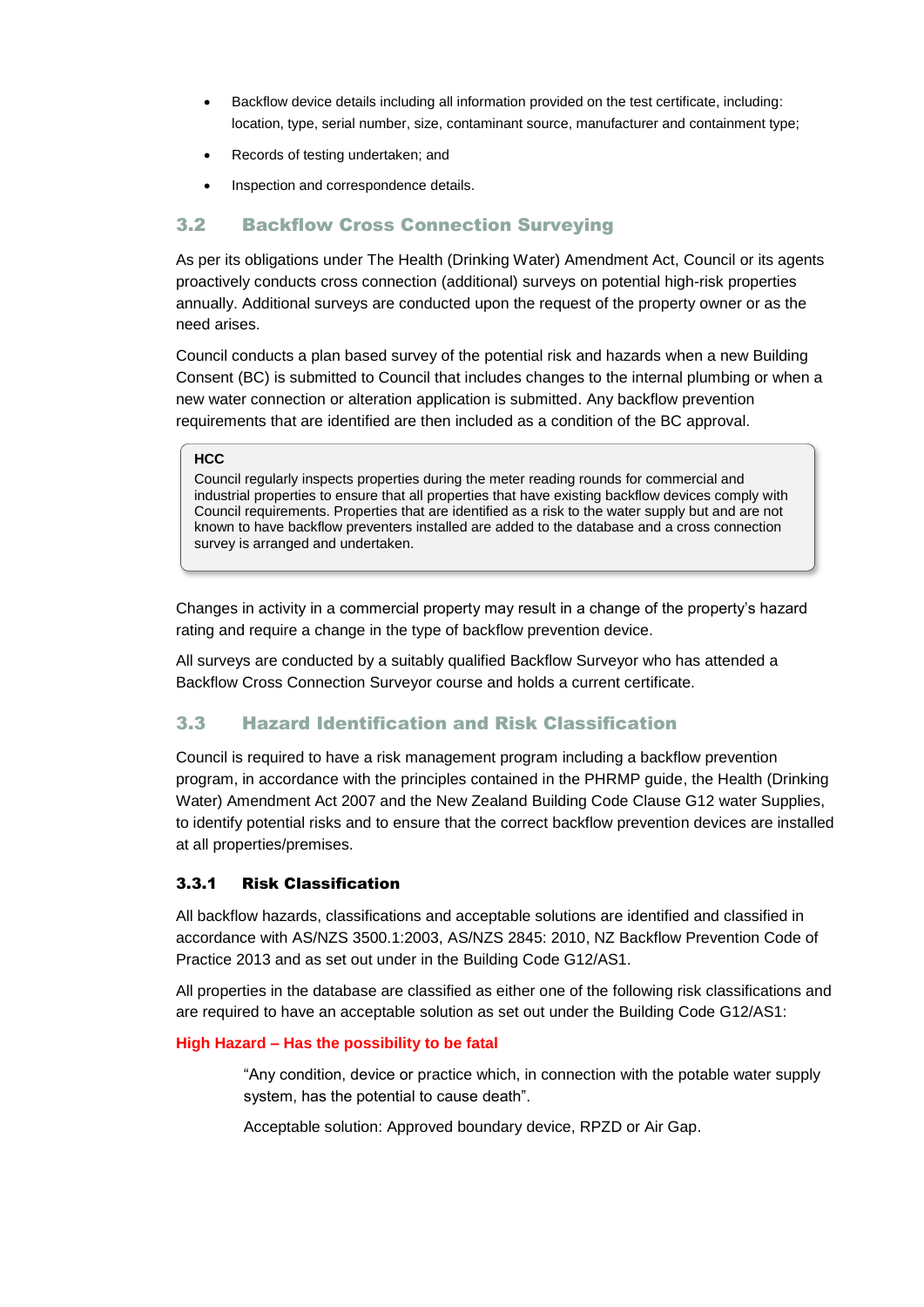#### **Medium Hazard – Has the possibility to cause illness but is not fatal**

"Any condition, device or practice which, in connection with the potable water supply system, has the potential to injure or endanger health".

Acceptable solution: Approved boundary device, RPZD, testable Double Check or Air Gap.

#### **Low Hazard – Has the potential to provide a nuisance but not cause illness**

"Any condition, device or practice which, in connection with the potable water supply system, would constitute a nuisance, by colour, odour or taste, but not injure or endanger health".

Acceptable solution: Approved boundary device, RPZD, testable Double Check, Air Gap or non-testable Dual Check.

## 3.3.2 Default Risk Classifications

#### **Residential**

Residential properties are generally classified as a low hazard unless the property has a potential backflow contaminant directly plumbed to the water supply such as (but not limited to): swimming pool, spa pool, fire sprinkler system, home business. For residential properties with greater than a 25mm connection the hazard and risk shall be determined by Council.

#### **Home Businesses**

Regardless of the size of the connection all residential properties that have a home business operating from the premises shall be treated and classified as per the metering and backflow prevention requirements of a commercial/industrial property.

#### **Domestic Sprinkler Systems**

Properties that have a dedicated independent fire sprinkler system installed shall be required to have a Council approved testable double check backflow preventer installed and manufacturers requirements at the boundary as per Figure 3.1 – Independent System, page 12, NZS 4517:2002.

Properties that have a combination system where the sprinkler ring main also supplies the domestic potable water supply as per Figure 3.2 – Combination System, page 13, NZS 4517:2002, shall not require a testable backflow device and shall be treated as per any normal residential connection in terms of backflow prevention.

#### **Commercial and Industrial**

Regardless of the type of operation at a commercial/industrial property all properties of a commercial nature shall be treated as high risk to be determined by Cross Connection Surveyor.

#### **HCC**

Medium hazard or higher (high risk to be determined by Cross Connection Survey).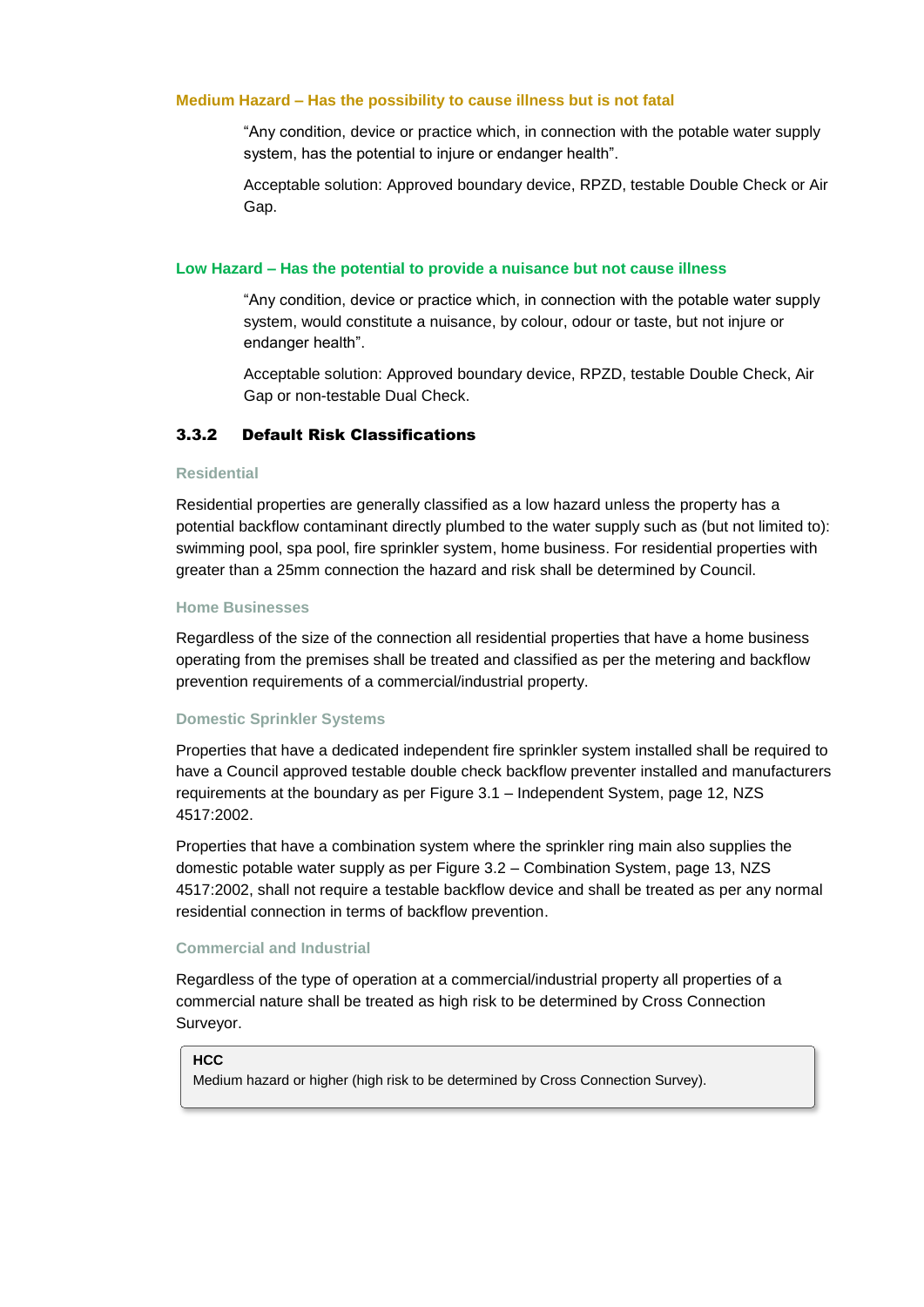### **Fire Sprinkler Connections**

Fire sprinkler connections to commercial and industrial properties are classified as a medium hazard and shall have an approved testable double check backflow preventer installed at the boundary with isolation valves for testing purposes.

#### **Fire Hydrant Standpipes and Tanker Filling Points**

Fire hydrant standpipes and tanker filling points are to be treated as high risk.

#### **Rain Water Tanks, Swimming Pools, Spas and Fountains**

Rainwater tanks, swimming pools, spas and fountains are to be treated as medium risk.

## 3.4 Review of Risk Classifications

The Council shall review the current risk classification for properties each year as their new test certificate becomes due or more frequently as required. All properties assessed as being a High Hazard are inspected and re-assessed every three years to ensure compliance with Council and legislative requirements regarding backflow prevention.

## 3.5 Acceptable Backflow Prevention Devices

Properties that are rated as high or medium hazard are required to install testable backflow prevention devices at the property boundary on the property side of the service valve (toby or manifold). All backflow devices shall be manufactured and quality assured to AS/NZS 2845.1:2010. All RPZ backflow devices shall be mounted to the height of at least 300mm above a non-erodible surface or flood level.

In general properties rated as a low hazard require a non-testable dual check backflow preventer. The current approved manifold service valve for 20 and 25mm connections incorporate an integral dual check suitable for low hazard applications.

A register of Approved Products for use in Water Supply Infrastructure that includes approved backflow devices is available on the Capacity Infrastructure Services Limited website: http://www.capacity.net.nz

## 3.6 Testing of Backflow Devices

In accordance with the NZ Code of Practice for Backflow Prevention for Drinking Water Suppliers 2013, Health (Drinking Water) Amendment Act 2007 and the Building Regulations 1992 and Bylaws, backflow preventers other than low hazard devices must be tested annually and a copy of the test certificate forwarded to Council.

IQP's who test or install a backflow prevention device in the network are required to forward any copies of backflow test certificates to Council or Capacity. This is in addition to the building requirements for a Certificate G12 to be provided to Council as part of the annual Building Warrant of Fitness (BWOF) compliance schedule.

Note: any device that is partially or wholly within the property boundary must be included on the Compliance Schedule (BWOF) for that property under the Building Act/Code. Devices that are for boundary protection (to protect the network supply) that are outside, partially or wholly within the property boundary that act as a boundary containment device need to be recorded by the network supplier as well. Sometimes there are overlaps between the two.